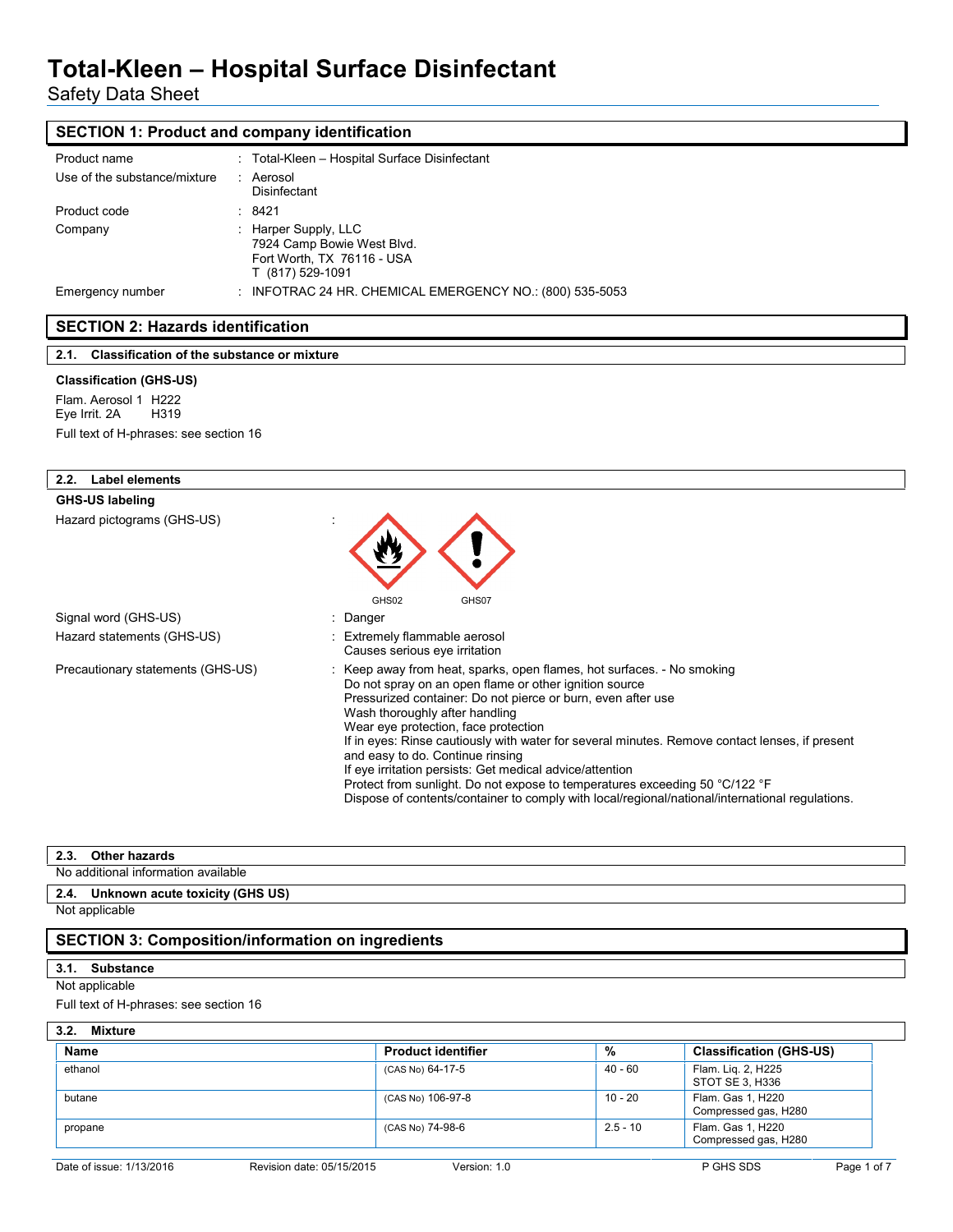# Safety Data Sheet

| Name                                                   | <b>Product identifier</b> | %         | <b>Classification (GHS-US)</b>                                                         |
|--------------------------------------------------------|---------------------------|-----------|----------------------------------------------------------------------------------------|
| 2-phenylphenol (ISO), biphenyl-2-ol, 2-hydroxybiphenyl | (CAS No) 90-43-7          | $0.1 - 1$ | Skin Irrit. 2, H315<br>Eye Irrit. 2A, H319<br>STOT SE 3, H335<br>Aquatic Acute 1, H400 |
| sodium nitrite                                         | (CAS No) 7632-00-0        | $0.1 - 1$ | Ox. Sol. 3, H272<br>Acute Tox. 3 (Oral), H301<br>Eye Irrit. 2A, H319<br>Carc. 1B, H350 |

| <b>SECTION 4: First aid measures</b>                                     |                                                                                                                                                                                                                                                                            |  |  |
|--------------------------------------------------------------------------|----------------------------------------------------------------------------------------------------------------------------------------------------------------------------------------------------------------------------------------------------------------------------|--|--|
| 4.1. Description of first aid measures                                   |                                                                                                                                                                                                                                                                            |  |  |
| First-aid measures general                                               | : Ensure that medical personnel are aware of the material(s) involved, and take precautions to protect<br>themselves.                                                                                                                                                      |  |  |
| First-aid measures after inhalation                                      | Remove the victim into fresh air. Get medical advice/attention if you feel unwell.                                                                                                                                                                                         |  |  |
| First-aid measures after skin contact                                    | Wash with water and soap. If skin irritation occurs: Get medical advice/attention.                                                                                                                                                                                         |  |  |
| First-aid measures after eye contact                                     | : Rinse immediately with plenty of water for 15 minutes. Remove contact lenses, if present and easy<br>to do. Continue rinsing. If eye irritation persists: Get medical advice/attention.                                                                                  |  |  |
| First-aid measures after ingestion                                       | Ingestion unlikely. Get medical advice/attention.                                                                                                                                                                                                                          |  |  |
| Most important symptoms and effects, both acute and delayed<br>4.2.      |                                                                                                                                                                                                                                                                            |  |  |
| Symptoms/injuries                                                        | : Causes eye irritation. Irritation of the nasal mucous membranes.                                                                                                                                                                                                         |  |  |
| Symptoms/injuries after eye contact                                      | : Causes serious eye irritation.                                                                                                                                                                                                                                           |  |  |
| 4.3.                                                                     | Indication of any immediate medical attention and special treatment needed                                                                                                                                                                                                 |  |  |
| Treat symptomatically.                                                   |                                                                                                                                                                                                                                                                            |  |  |
| <b>SECTION 5: Firefighting measures</b>                                  |                                                                                                                                                                                                                                                                            |  |  |
| 5.1. Extinguishing media                                                 |                                                                                                                                                                                                                                                                            |  |  |
| Suitable extinguishing media                                             | : Powder, Alcohol-resistant foam, Water, Carbon dioxide.                                                                                                                                                                                                                   |  |  |
| Unsuitable extinguishing media                                           | : No unsuitable extinguishing media known.                                                                                                                                                                                                                                 |  |  |
| Special hazards arising from the substance or mixture<br>5.2.            |                                                                                                                                                                                                                                                                            |  |  |
| Explosion hazard                                                         | : Pressurized container: may burst if heated.                                                                                                                                                                                                                              |  |  |
| Reactivity                                                               | The product is non-reactive under normal conditions of use, storage and transport.                                                                                                                                                                                         |  |  |
| 5.3.<br><b>Advice for firefighters</b>                                   |                                                                                                                                                                                                                                                                            |  |  |
| Firefighting instructions                                                | : Move containers away from the fire area if this can be done without risk. Use water spray or fog for<br>cooling exposed containers. For massive fire in cargo area, use unmanned hose holder or monitor<br>nozzles, if possible. If not, withdraw and let fire burn out. |  |  |
| <b>SECTION 6: Accidental release measures</b>                            |                                                                                                                                                                                                                                                                            |  |  |
| 6.1. Personal precautions, protective equipment and emergency procedures |                                                                                                                                                                                                                                                                            |  |  |
| General measures                                                         | : Evacuate unnecessary personnel. Stay upwind/keep distance from source. Gas is denser than air.<br>May accumulate in low areas e.g. close to the ground.                                                                                                                  |  |  |
| 6.1.1. For non-emergency personnel                                       |                                                                                                                                                                                                                                                                            |  |  |
| Protective equipment                                                     | Do not enter without an appropriate protective equipment. DO NOT touch spilled material. Ventilate<br>the area thoroughly, especially low lying areas (basements, work pits etc.). Advice local authorities if<br>considered necessary.                                    |  |  |

### **6.1.2. For emergency responders**

No additional information available

#### **6.2. Environmental precautions**

Avoid release to the environment. Advice local authorities if considered necessary. Stop leak if safe to do so. Do not contaminate water with the product or its container. Do not allow to enter drains or water courses.

| 6.3. Methods and material for containment and cleaning up |                                                                                                                                                                                                                                                                                                                                                                                                                                                                                                |
|-----------------------------------------------------------|------------------------------------------------------------------------------------------------------------------------------------------------------------------------------------------------------------------------------------------------------------------------------------------------------------------------------------------------------------------------------------------------------------------------------------------------------------------------------------------------|
| For containment                                           | Eliminate every possible source of ignition. Keep combustibles (wood, paper, oil, etc.) away from<br>spilled material. Stop leak if safe to do so. Move the cylinder to a safe and open area if the leak is<br>irreparable. Isolate area until gas has dispersed. Collect spillage. Prevent the product from entering<br>drains or confined areas. Following product recovery, flush area with water. For further information<br>refer to section 8 : Exposure-controls/personal protection"". |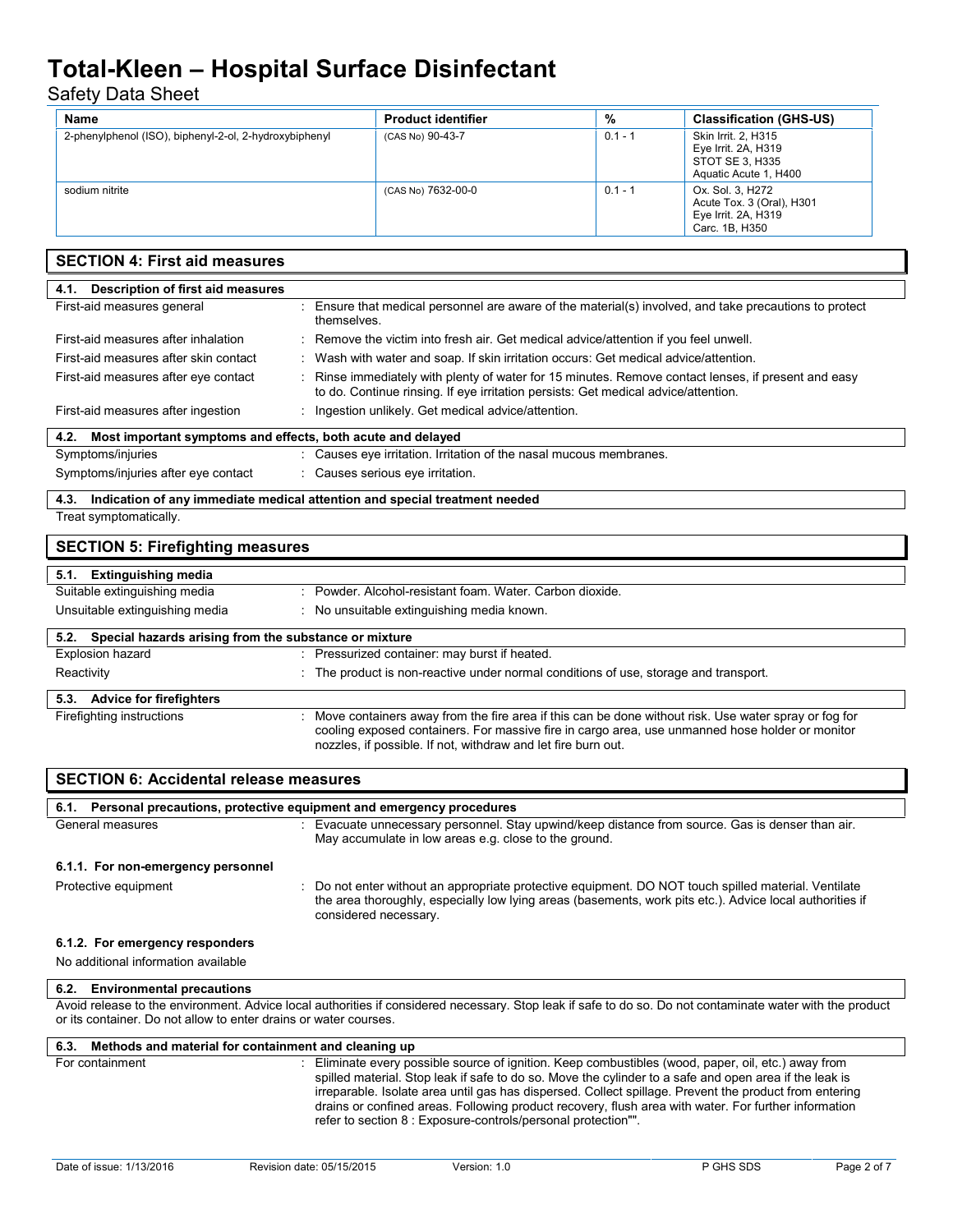## Safety Data Sheet

## **6.4. Reference to other sections**

No additional information available

### **SECTION 7: Handling and storage**

| 7.1. Precautions for safe handling                                |                                                                                                                                                                                                                                                                                                                                                                                                                     |
|-------------------------------------------------------------------|---------------------------------------------------------------------------------------------------------------------------------------------------------------------------------------------------------------------------------------------------------------------------------------------------------------------------------------------------------------------------------------------------------------------|
| Additional hazards when processed                                 | : Pressurized container: Do not pierce or burn, even after use.                                                                                                                                                                                                                                                                                                                                                     |
| Precautions for safe handling                                     | : Do not use if spray button is missing or defective. Do not spray on a naked flame or any<br>incandescent material. Do not smoke while handling product. Do not cut, weld, solder, drill, grind, or<br>expose containers to heat, flame, sparks, or other sources of ignition. . Ground/bond container and<br>receiving equipment. Do not re-use empty containers. Use only outdoors or in a well-ventilated area. |
| Hygiene measures                                                  | : Avoid contact with eyes. Use good personal hygiene practices. Wash thoroughly after handling.                                                                                                                                                                                                                                                                                                                     |
| 7.2. Conditions for safe storage, including any incompatibilities |                                                                                                                                                                                                                                                                                                                                                                                                                     |
| Technical measures                                                | Pressurized container. Do not puncture, incinerate or crush. Take precautionary measures against<br>static discharge.                                                                                                                                                                                                                                                                                               |
| Storage conditions                                                | : Protect from sunlight. Do not expose to temperatures exceeding 50 $^{\circ}$ C/122 $^{\circ}$ F.                                                                                                                                                                                                                                                                                                                  |
| Incompatible materials                                            | : Heat sources. Sources of ignition.                                                                                                                                                                                                                                                                                                                                                                                |
| Storage area                                                      | : Aerosol 2.                                                                                                                                                                                                                                                                                                                                                                                                        |

### **SECTION 8: Exposure controls/personal protection**

**8.1. Control parameters**

| ethanol (64-17-5) |                      |          |  |
|-------------------|----------------------|----------|--|
| <b>ACGIH</b>      | ACGIH STEL (ppm)     | 1000 ppm |  |
| <b>ACGIH</b>      | Remark (ACGIH)       | URT irr  |  |
| butane (106-97-8) |                      |          |  |
| <b>ACGIH</b>      | ACGIH TWA (ppm)      | 1000 ppm |  |
| propane (74-98-6) |                      |          |  |
| <b>OSHA</b>       | OSHA PEL (TWA) (ppm) | 1000 ppm |  |

#### **8.2. Exposure controls**

| Appropriate engineering controls | Emergency eye wash fountains and safety showers should be available in the immediate vicinity of |  |
|----------------------------------|--------------------------------------------------------------------------------------------------|--|
|                                  | any potential exposure.                                                                          |  |

Personal protective equipment : Gloves. Safety glasses. Protective clothing.



Materials for protective clothing : Chemically resistant protective gloves. Hand protection **in the contract of the Contract Contract Contract Contract Contract Contract Contract Contract Contract Contract Contract Contract Contract Contract Contract Contract Contract Contract Contract Contract Co** Eye protection **in the same of the COV** wear eye/face protection. Chemical goggles or safety glasses. Respiratory protection : If permissible levels are exceeded use NIOSH mechanical filter / organic vapor cartridge or an airsupplied respirator. Thermal hazard protection : Use appropriate personal protective equipment when risk assessment indicates this is necessary. Consumer exposure controls : When using do not smoke. Use good personal hygiene practices. Wash hands immediately after handling the product. Wash hands and other exposed areas with mild soap and water before eat, drink or smoke and when leaving work. Take off contaminated clothing and wash before reuse.

## **SECTION 9: Physical and chemical properties**

| 9.1. Information on basic physical and chemical properties |                              |  |
|------------------------------------------------------------|------------------------------|--|
| Physical state                                             | : Gas                        |  |
| Appearance                                                 | : Aerosol.                   |  |
| Odor                                                       | : No data available on odour |  |
| Odor threshold                                             | : No data available          |  |
| pH                                                         | : No data available          |  |
| Melting point                                              | : No data available          |  |
|                                                            |                              |  |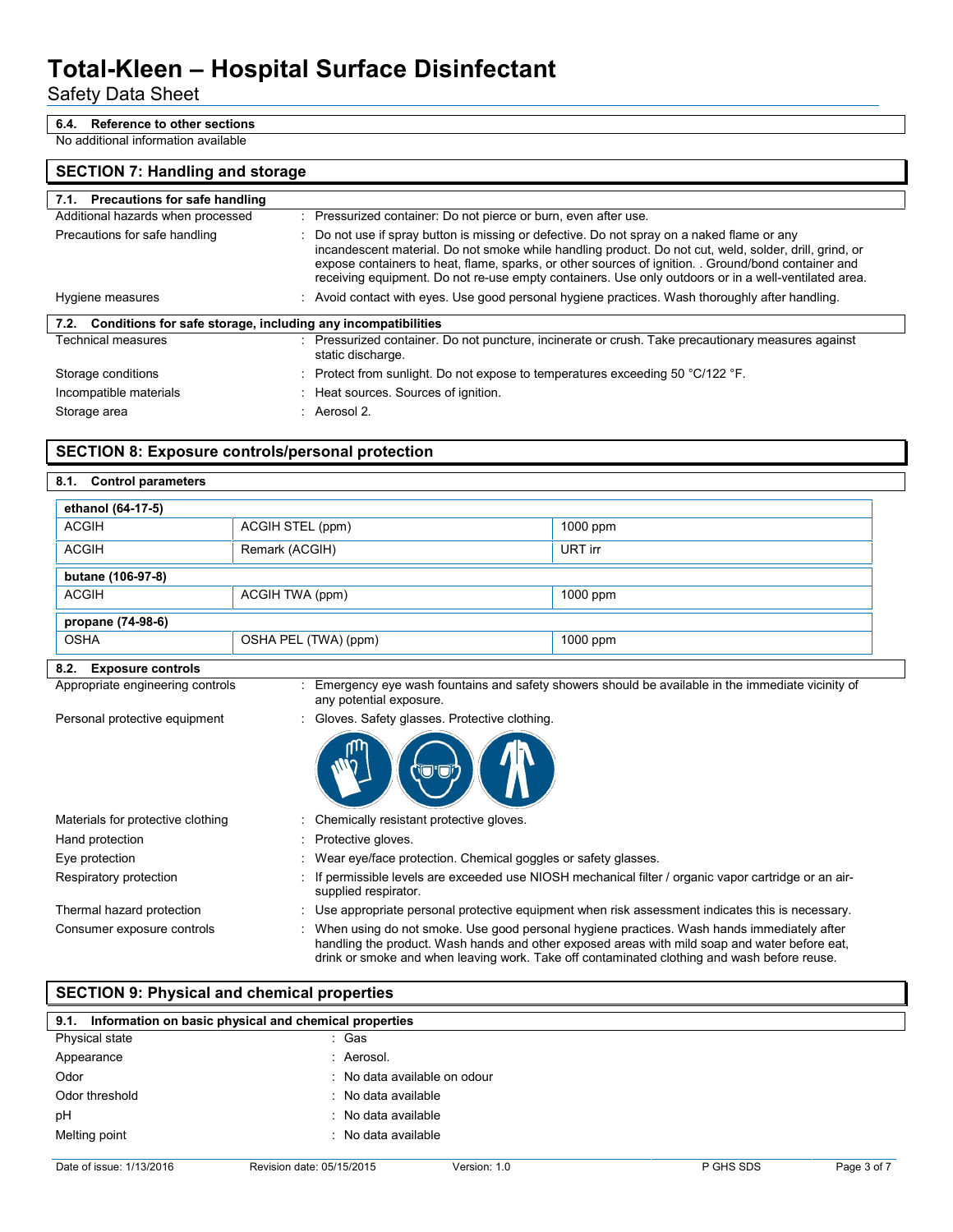Safety Data Sheet

| : No data available              |
|----------------------------------|
| No data available                |
| -156 °F Propellant estimated     |
| No data available                |
| No data available                |
| No data available                |
| No data available                |
| No data available                |
| $: 6.1 - 6.8$ atm @70F estimated |
| No data available                |
| No data available                |
| 0.79 g/ml estimated              |
| No data available                |
| No data available                |
| No data available                |
| No data available                |
| No data available                |
| No data available                |
| No data available                |
| No data available                |
|                                  |

## **SECTION 10: Stability and reactivity**

#### **10.1. Reactivity**

The product is non-reactive under normal conditions of use, storage and transport.

#### **10.2. Chemical stability**

Stable under normal conditions.

#### **10.3. Possibility of hazardous reactions**

Hazardous polymerization does not occur.

#### **10.4. Conditions to avoid**

Aerosol containers are unstable at temperatures above 49°C. Avoid temperatures exceeding the flash point.

#### **10.5. Incompatible materials**

No additional information available

#### **10.6. Hazardous decomposition products**

Under normal conditions of storage and use, hazardous decomposition products should not be produced.

#### **SECTION 11: Toxicological information**

#### **11.1. Information on toxicological effects**

#### Acute toxicity in the contract of the classified in the Not classified

| 10740 mg/kg body weight (Rat; OECD 401: Acute Oral Toxicity; Experimental value) |
|----------------------------------------------------------------------------------|
| > 16000 mg/kg (Rabbit; Literature study)                                         |
| 10740.000 mg/kg body weight                                                      |
|                                                                                  |
| 100.000 mg/kg body weight                                                        |
| Not classified                                                                   |
| : Causes serious eye irritation.                                                 |
| : Not classified                                                                 |
| : Not classified                                                                 |
| : Not classified.                                                                |
|                                                                                  |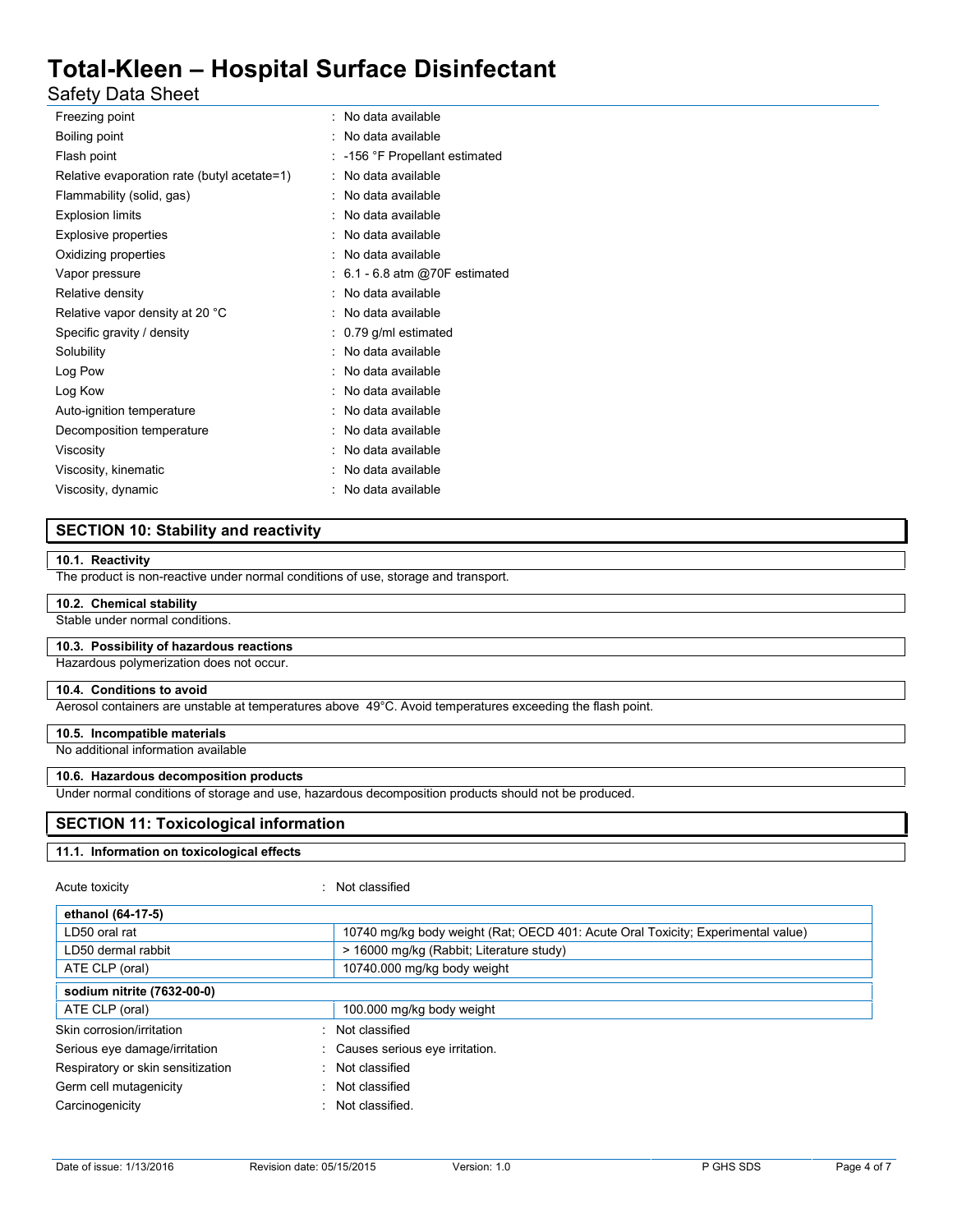# Safety Data Sheet

| 2-phenylphenol (ISO), biphenyl-2-ol, 2-hydroxybiphenyl (90-43-7) |  |                                                      |
|------------------------------------------------------------------|--|------------------------------------------------------|
| IARC group                                                       |  | 3 - Not Classifiable                                 |
| Reproductive toxicity                                            |  | Not classified                                       |
| Specific target organ toxicity (single exposure)                 |  | Not classified.                                      |
| Specific target organ toxicity (repeated<br>exposure)            |  | : Not classified                                     |
| Aspiration hazard<br>Symptoms/injuries after eye contact         |  | : Not classified<br>: Causes serious eve irritation. |

## **SECTION 12: Ecological information**

| 12.1. Toxicity                            |                                                         |
|-------------------------------------------|---------------------------------------------------------|
| ethanol (64-17-5)                         |                                                         |
| LC50 fish 1                               | 14200 mg/l (96 h; Pimephales promelas)                  |
| EC50 Daphnia 1                            | 9300 mg/l (48 h; Daphnia magna)                         |
| $LC50$ fish $2$                           | 13000 mg/l 96 h; Salmo gairdneri (Oncorhynchus mykiss)  |
| EC50 Daphnia 2                            | 10800 mg/l (24 h; Daphnia magna)                        |
| Threshold limit other aquatic organisms 1 | 65 mg/l (72 h; Protozoa)                                |
| Threshold limit algae 1                   | 1450 mg/l (192 h; Microcystis aeruginosa; Growth rate)  |
| Threshold limit algae 2                   | 5000 mg/l (168 h; Scenedesmus quadricauda; Growth rate) |
| 12.2. Persistence and degradability       |                                                         |

# ethanol (64-17-5) Persistence and degradability Readily biodegradable in water. Biodegradable in the soil. Highly mobile in soil. Biochemical oxygen demand (BOD) 0.8 - 0.967 g O || /g substance Chemical oxygen demand (COD)  $\vert$  1.70 g O  $\vert$ g substance ThOD 2.10 g O /g substance BOD (% of ThOD) 0.43 % ThOD **12.3. Bioaccumulative potential**

| ethanol (64-17-5)         |                                                    |
|---------------------------|----------------------------------------------------|
| BCF fish 1                | 1 (72 h; Cyprinus carpio)                          |
| Log Pow                   | -0.31 (Experimental value)                         |
| Bioaccumulative potential | Low potential for bioaccumulation (Log Kow $<$ 4). |

| <b>SECTION 13: Disposal considerations</b> |                                                                                                                                                                                                                                                                                                                                                                                                                                                          |  |
|--------------------------------------------|----------------------------------------------------------------------------------------------------------------------------------------------------------------------------------------------------------------------------------------------------------------------------------------------------------------------------------------------------------------------------------------------------------------------------------------------------------|--|
| 13.1. Waste treatment methods              |                                                                                                                                                                                                                                                                                                                                                                                                                                                          |  |
| Waste treatment methods                    | : Collect and reclaim or dispose in sealed containers at licensed waste disposal site. Contents<br>under pressure. Do not puncture, incinerate or crush. Do not allow into drains or water courses or<br>dispose of where ground or surface waters may be affected. Do not contaminate ponds, waterways<br>or ditches with chemical or used container Dispose of contents/container to comply with<br>local/regional/national/international regulations. |  |
| Waste disposal recommendations             | : Dispose in a safe manner in accordance with local/national regulations.                                                                                                                                                                                                                                                                                                                                                                                |  |
| Additional information                     | : Handle empty containers with care because residual vapors are flammable. Handle unclean empty<br>containers as full ones.                                                                                                                                                                                                                                                                                                                              |  |

## **SECTION 14: Transport information**

## **Department of Transportation (DOT)**

| Transport document description<br>UN-No.(DOT) | : UN1950 Aerosols (flammable, (each not exceeding 1 L capacity)), 2.1<br>: UN1950 |
|-----------------------------------------------|-----------------------------------------------------------------------------------|
| Proper Shipping Name (DOT)                    | Aerosols                                                                          |
|                                               | flammable, (each not exceeding 1 L capacity)                                      |
| Transport hazard class(es) (DOT)              | $\therefore$ 2.1 - Class 2.1 - Flammable gas 49 CFR 173.115                       |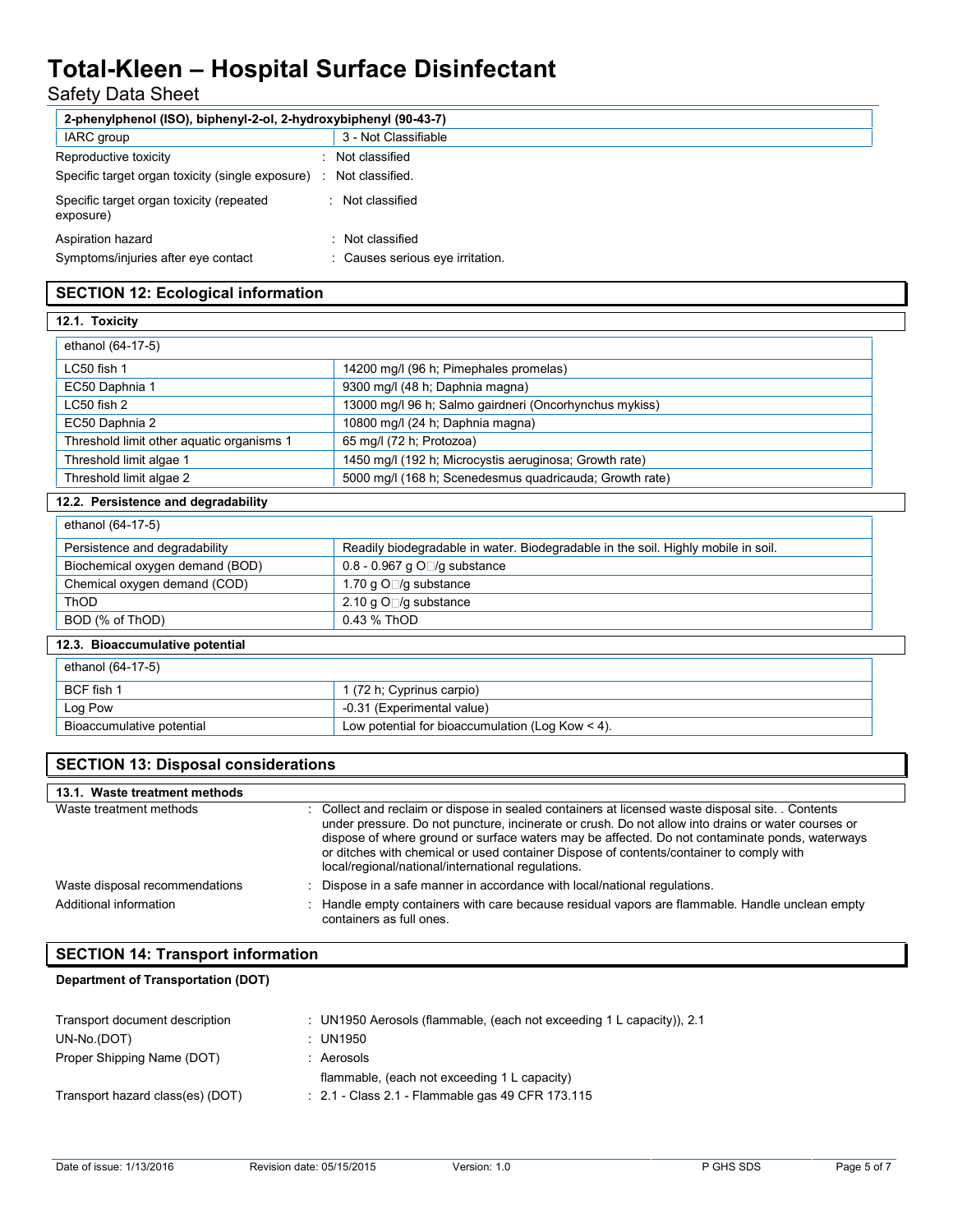Safety Data Sheet

| Hazard labels (DOT)                                                 | $\therefore$ 2.1 - Flammable gas                                                                                                                                               |  |
|---------------------------------------------------------------------|--------------------------------------------------------------------------------------------------------------------------------------------------------------------------------|--|
|                                                                     |                                                                                                                                                                                |  |
| DOT Packaging Non Bulk (49 CFR 173.xxx) : None                      |                                                                                                                                                                                |  |
| DOT Packaging Bulk (49 CFR 173.xxx)                                 | : None                                                                                                                                                                         |  |
| DOT Special Provisions (49 CFR 172.102)                             | $:$ N82                                                                                                                                                                        |  |
| DOT Packaging Exceptions (49 CFR<br>173.xxx                         | : 306                                                                                                                                                                          |  |
| DOT Quantity Limitations Passenger<br>aircraft/rail (49 CFR 173.27) | $: 75$ kg                                                                                                                                                                      |  |
| DOT Quantity Limitations Cargo aircraft<br>only (49 CFR 175.75)     | $: 150$ kg                                                                                                                                                                     |  |
| DOT Vessel Stowage Location                                         | : A                                                                                                                                                                            |  |
| DOT Vessel Stowage Other                                            | : 25 - Shade from radiant heat, 87 - Stow "separated from" Class 1 (explosives) except Division<br>14,126 - Segregation same as for Class 9, miscellaneous hazardous materials |  |
| <b>Additional information</b>                                       |                                                                                                                                                                                |  |
| Other information                                                   | This product may be eligible to be shipped as a Limited Quantity or Consumer Commodity ORM-D<br>utilizing the exception found at 49 CFR 173.306.                               |  |

| <b>ADR</b>                          |                                    |
|-------------------------------------|------------------------------------|
| No additional information available |                                    |
| <b>Transport by sea</b>             |                                    |
| UN-No. (IMDG)                       | : UN1950                           |
| Proper Shipping Name (IMDG)         | : Aerosols                         |
| Class (IMDG)                        | $\therefore$ 2.1 - Flammable gases |
| Air transport                       |                                    |
| UN-No.(IATA)                        | : UN1950                           |
| Proper Shipping Name (IATA)         | : Aerosols                         |
| Class (IATA)                        | : 2.1 - Gases : Flammable          |
|                                     |                                    |

## **SECTION 15: Regulatory information**

All components of this product are listed, or excluded from listing, on the United States Environmental Protection Agency Toxic Substances Control Act (TSCA) inventory.

Chemical(s) subject to the reporting requirements of Section 313 or Title III of the Superfund Amendments and Reauthorization Act (SARA) of 1986 and 40 CFR Part 372.

| $(ISO)$ .<br>-<br>2-phenylphenol<br>biphenyl-2-ol.<br>. 2-hvdroxvbiphenvl | . JU-43 T<br>$\Omega$<br>ີ∆ ≻<br>.NO<br>.<br>$\sim$ | v.<br>$\sim$ |
|---------------------------------------------------------------------------|-----------------------------------------------------|--------------|
| sodium nitrite                                                            | 7632-00-0<br>۰Δ۰<br>'NG.<br>UAU                     | ◡.           |

 $\Gamma$ 

| Not listed on SARA Section 313 (Specific toxic chemical listings) |        |  |
|-------------------------------------------------------------------|--------|--|
|                                                                   |        |  |
| propane (74-98-6)                                                 |        |  |
| Not listed on SARA Section 313 (Specific toxic chemical listings) |        |  |
|                                                                   |        |  |
| 2-phenylphenol (ISO), biphenyl-2-ol, 2-hydroxybiphenyl (90-43-7)  |        |  |
| Listed on SARA Section 313 (Specific toxic chemical listings)     |        |  |
|                                                                   |        |  |
| sodium nitrite (7632-00-0)                                        |        |  |
| Listed on SARA Section 313 (Specific toxic chemical listings)     |        |  |
|                                                                   |        |  |
| RQ (Reportable quantity, section 304 of EPA's<br>List of Lists)   | 100 lb |  |